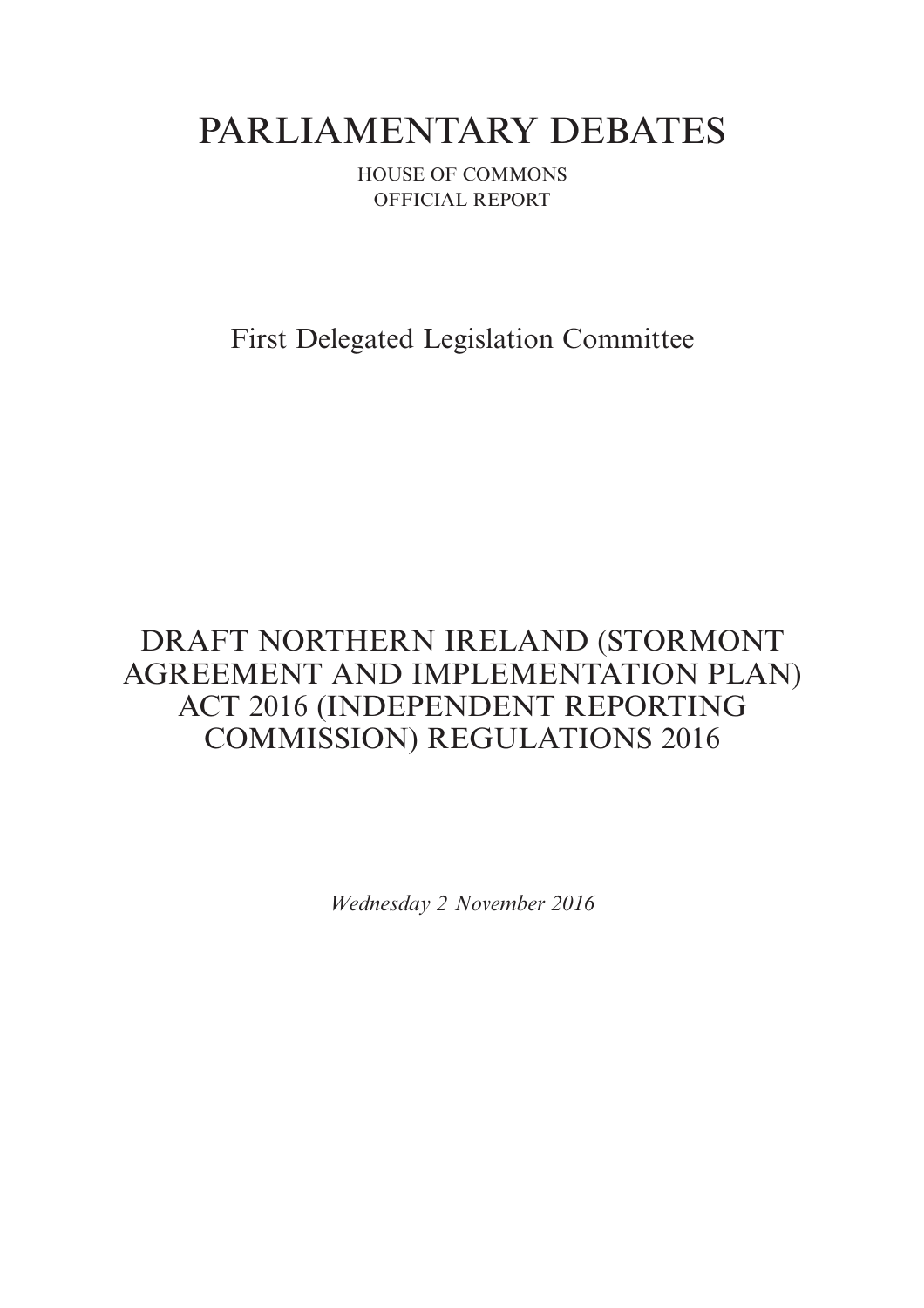No proofs can be supplied. Corrections that Members suggest for the final version of the report should be clearly marked in a copy of the report—not telephoned—and must be received in the Editor's Room, House of Commons,

## **not later than**

**Sunday 6 November 2016**

© Parliamentary Copyright House of Commons 2016 *This publication may be reproduced under the terms of the Open Parliament licence, which is published at www.parliament.uk/site-information/copyright/.*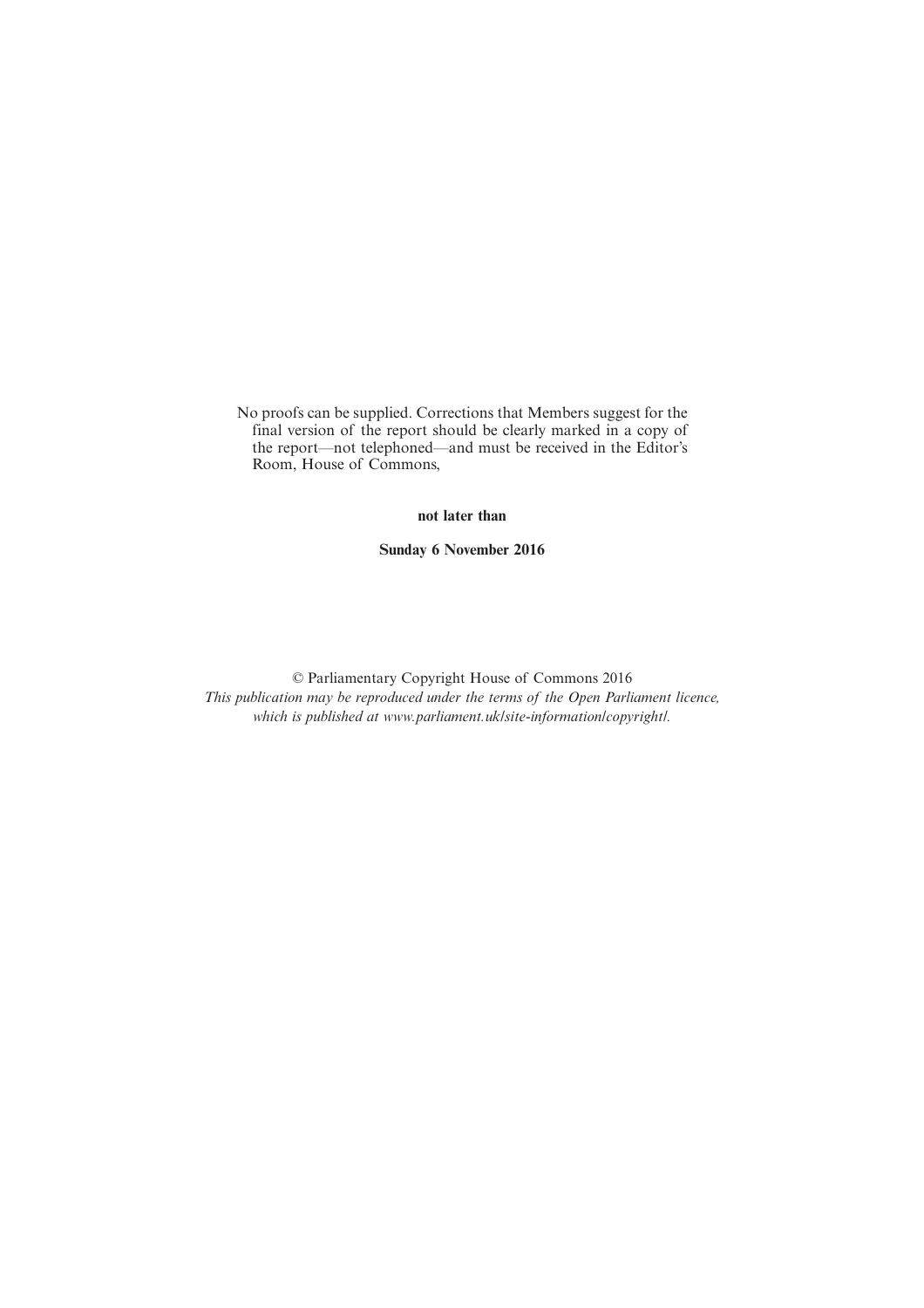## **The Committee consisted of the following Members:**

*Chair:* M<sup>R</sup> GEORGE HOWARTH

† Brine, Steve *(Winchester)* (Con)

- Clwyd, Ann *(Cynon Valley)* (Lab)
- † Colvile, Oliver *(Plymouth, Sutton and Devonport)* (Con)
- † Costa, Alberto *(South Leicestershire)* (Con)
- † Cunningham, Alex *(Stockton North)* (Lab)
- † Dakin, Nic *(Scunthorpe)* (Lab)

Dugher, Michael *(Barnsley East)* (Lab)

- † Hopkins, Kris *(Parliamentary Under-Secretary of State for Northern Ireland)*
- † Jenkyns, Andrea *(Morley and Outwood)* (Con)

† Lilley, Mr Peter *(Hitchin and Harpenden)* (Con)

- † Pound, Stephen *(Ealing North)* (Lab)
- † Raab, Mr Dominic *(Esher and Walton)* (Con)
- † Robinson, Gavin *(Belfast East)* (DUP)
- † Robinson, Mary *(Cheadle)* (Con)
- † Shuker, Mr Gavin *(Luton South)* (Lab/Co-op)
- † Smith, Royston *(Southampton, Itchen)* (Con)
- † Soubry, Anna *(Broxtowe)* (Con)

Gavin O'Leary, *Committee Clerk*

**† attended the Committee**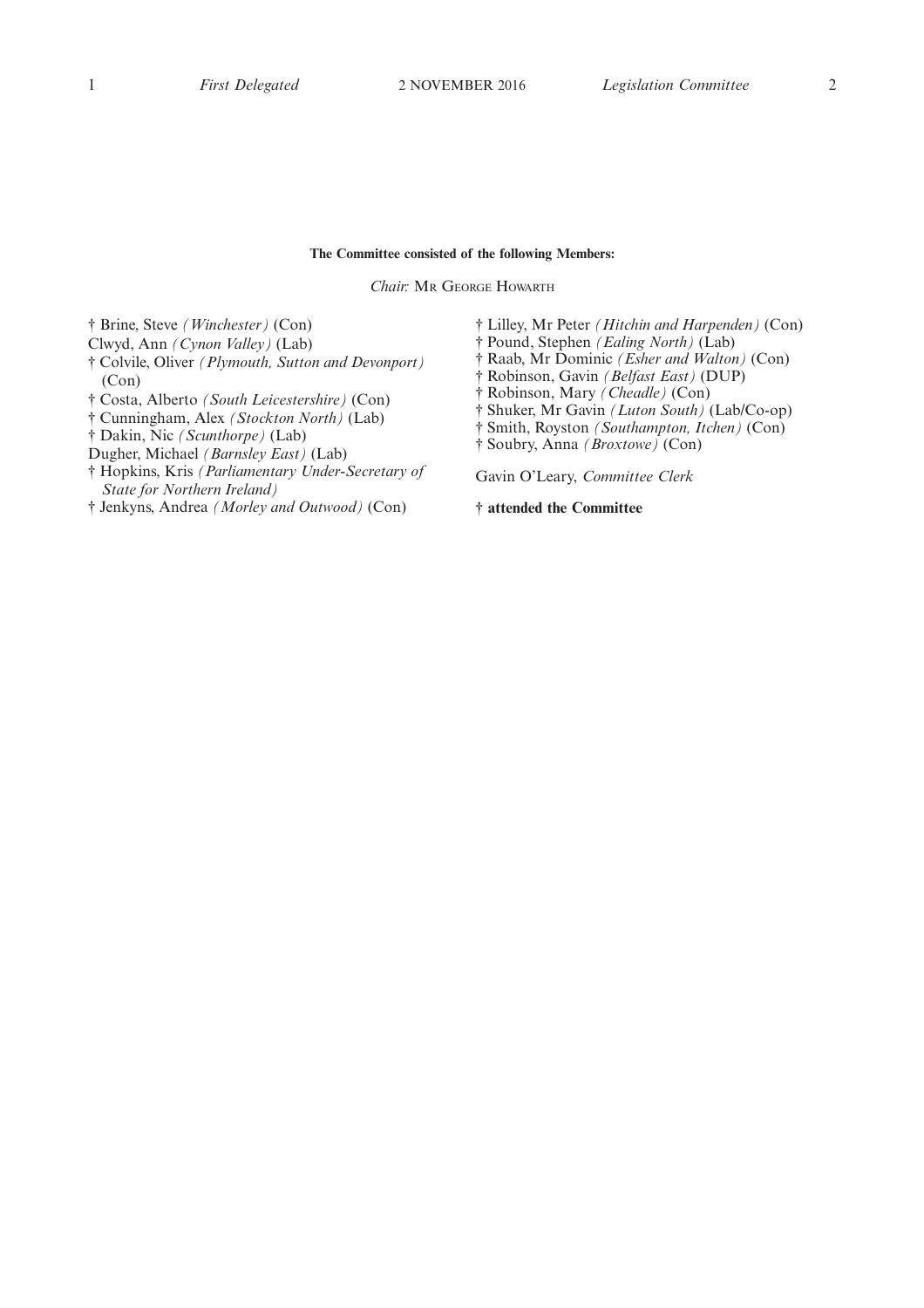*Wednesday 2 November 2016*

[M<sup>R</sup> GEORGE HOWARTH *in the Chair*]

## **Draft Northern Ireland (Stormont Agreement and Implementation Plan) Act 2016 (Independent Reporting Commission) Regulations 2016**

### 2.30 pm

**The Parliamentary Under-Secretary of State for Northern Ireland (Kris Hopkins):** I beg to move,

That the Committee has considered the draft Northern Ireland (Stormont Agreement and Implementation Plan) Act 2016 (Independent Reporting Commission) Regulations 2016.

It is, as always, a pleasure to serve under your chairmanship, Mr Howarth. The regulations give full effect to the treaty establishing the independent reporting commission. Let me give hon. Members some context and background to the establishment of the IRC, which was one of the commitments agreed in the "Fresh Start" agreement last November.

Hon. Members may recall that the "Fresh Start" agreement reached with political parties in Northern Ireland included agreement on a range of measures on ending paramilitarism and to tackle organised crime. Primary legislation was debated in this House and the other place, and received Royal Assent in May this year. Since then, significant progress has been made, and in Dublin on 13 September, a major step towards establishing the IRC was taken when the UK and Irish Governments signed an international treaty that establishes the IRC and sets out the agreement between the two Governments. The treaty was laid before this House on 22 September, and it will come into force when the necessary legislation by the UK and Irish Governments is completed. The Irish Government intend to pass their legislation by the end of this year, and I expect the IRC to be established early in 2017.

The IRC's functions are to report on progress towards ending paramilitary activity connected with Northern Ireland, and on the implementation of the relevant measures of the UK Government, the Government of Ireland and the Northern Ireland Executive, including the Executive's strategy to tackle paramilitary activity. The IRC shall report annually to the UK Government, the Government of Ireland and the Northern Ireland Executive. The UK Government and the Government of Ireland may jointly request reports on further occasions, as required. The IRC may, in its reports, make recommendations to the Northern Ireland Executive in order to inform future "Programme for Government" priorities and commitments through to 2021.

Regulation 2(1) of these regulations requires the IRC to carry out its functions

and the purpose of regulation 2(2) is to ensure that the treaty is given full effect in the UK. That is necessary because the Northern Ireland (Stormont Agreement and Implementation Plan) Act 2016 requires the IRC not to act in any way that might prejudicially affect the prevention, investigation or detection of crime, or any actual or prospective legal proceedings. In addition to those requirements, the treaty between the UK Government and the Government of Ireland requires the IRC not to act in a way that might have a prejudicial effect on the prosecution of crime. Regulation 3 requires the Secretary of State to lay the commission's reports and accounts, and its auditor's report, before Parliament, and to arrange for them to be published.

It was agreed that the IRC should comprise four commissioners. The UK and Irish Governments will nominate one commissioner each, and the Northern Ireland Executive will nominate two. The IRC will consult a wide range of statutory organisations, agencies, communities and civil society organisations as part of its work to understand the impact of the delivery of the Executive's action plan, and to measure progress against the strategic objectives.

The IRC will ensure that the Northern Ireland Executive and their delivery partners are doing all that they can to drive out paramilitary activity from local communities. It is vital that communities are able to challenge the control exerted by paramilitary groups, and the new commission's reports will play an important part in informing how they do that. The IRC will hold a key role in tackling paramilitarism. It will need to establish an accessible method of engagement with stakeholders that will result in a mutual, open dialogue.

The UK Government are committed to playing our part, and have offered £25 million of additional funds, over five years, to support the Northern Ireland Executive's strategy to end paramilitarism. We have committed a further £3 million to fund the work of the independent reporting commission.

Since my appointment as a Minister in the Northern Ireland Office, I have made a point of getting out and about in Northern Ireland. I have seen the enormous commitment of members of the community and of businesses to working hard to create the new Northern Ireland that I know all Committee members want to see. The draft regulations are a really important instrument for helping to deliver that. The IRC will play a vital part in reporting on the hard work being undertaken to drive out paramilitarism and organised crime. I commend the regulations to the Committee.

#### 2.36 pm

**Stephen Pound** (Ealing North) (Lab): I repeat the Minister's comments about what a pleasure it is to serve under your chairmanship, Mr Howarth.

Some of what the Minister said should be taken as covering the entire purpose of why we are here today, and of "Fresh Start". It is of course regulation 2 that says we are seeking to support

"long term peace and stability".

Everything we do in connection with this legislation—in fact, all Northern Irish legislation—has to be seen through the prism of the preservation and enhancement of peace, and the embedding of the peace process.

<sup>&</sup>quot;in the way which it considers is most appropriate with a view to supporting long term peace and stability in society and stable and inclusive devolved Government in Northern Ireland",